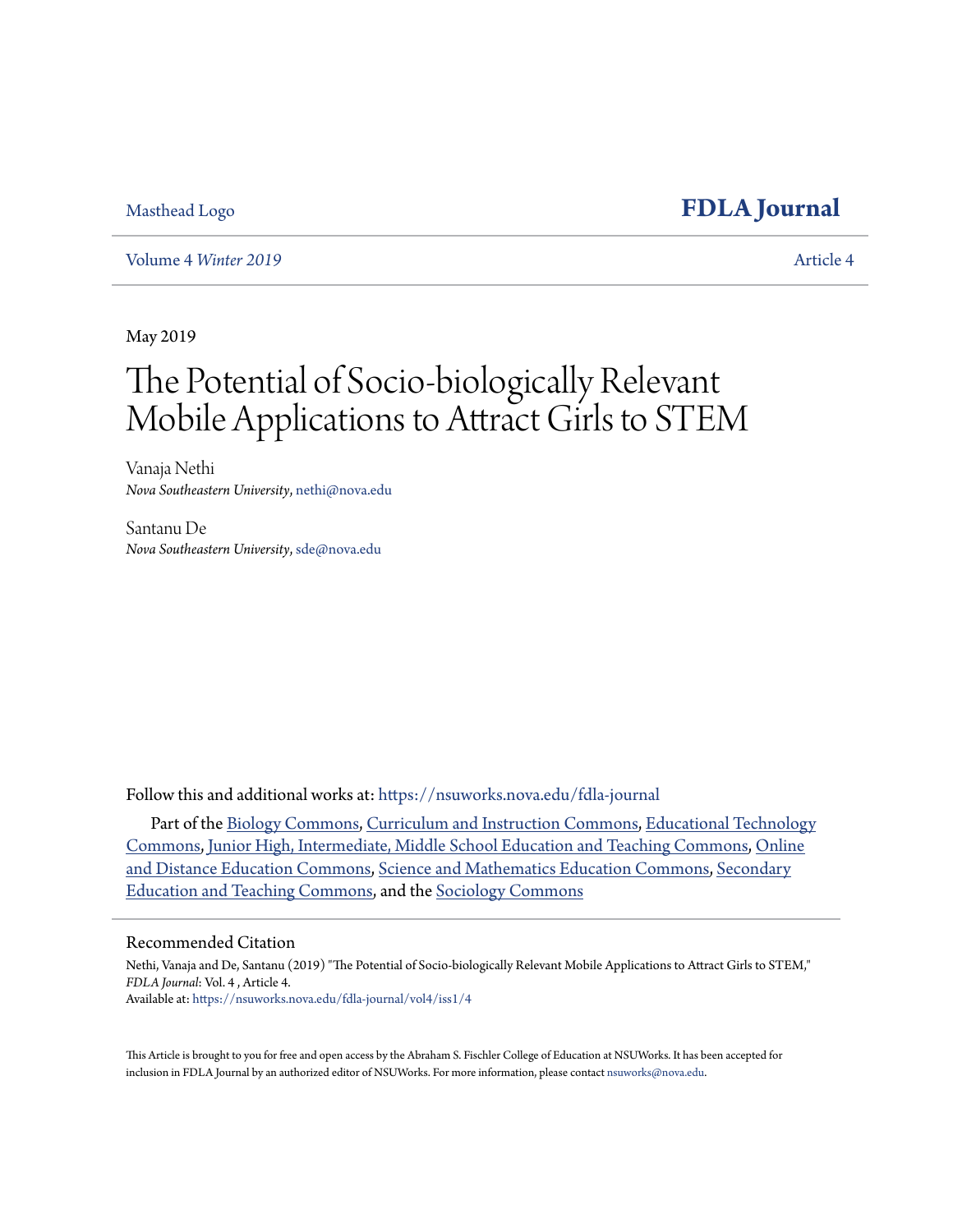## The Potential of Socio-biologically Relevant Mobile Applications to Attract Girls to STEM

#### **Cover Page Footnote**

The authors thank Dr. Hui Fang Huang "Angie" Su for her guidance and encouragement, as well as the members of the Florida Distance Learning Association's annual conference, 2019 at Altamonte Springs, FL for feedback on their presentation titled "The potential of socio-biologically relevant mobile apps to attract girls to STEM" that led to preparation of the paper.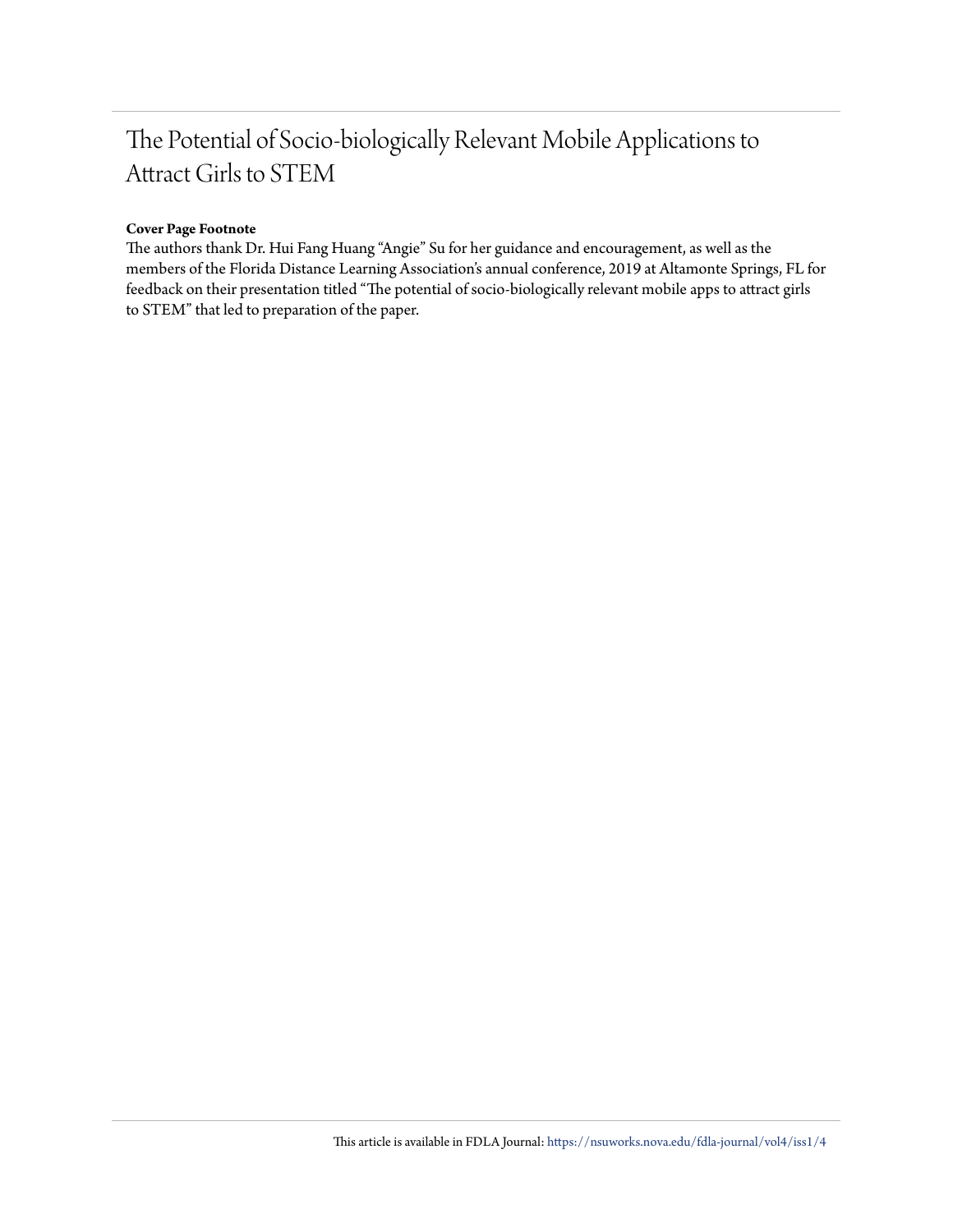#### **Introduction**

STEM is more than an acronym for science, technology, engineering and mathematics. It portrays a repackaging of discrete subjects – science, mathematics, technology and engineering into an integrated curriculum. It emphasizes a need for blurring of boundaries among specific disciplines which more accurately reflect real-world and designed-world issues, encouraging students to apply knowledge from several fields.

In the  $21<sup>st</sup>$  century, the power of scientific and technological innovation has become increasingly clear to countries around the world and to lead in this race, they need a suitably qualified STEM workforce. Evidence of this is seen in the United States, where STEM-related jobs have increased three times faster than other fields in the first decade of the  $21<sup>st</sup>$  century (US Department of Commerce, 2012). In addition, future job data trends from the US Department of Labor (2017) show that STEM-related jobs will continue to increase over the period, 2014-2024.

The representation of women holding jobs in STEM fields is significantly low. According to Nilsson (2015), only 14% of engineers in the current U.S. workforce nationwide are women. This is seen to be a result of an under-representation of women in most STEM-related disciplines in higher education, including engineering. A similar trend is found in Europe where an OECD (Organization for Economic Cooperation and Development) report on gender differences based on data from 35 European countries shows that less than one in three engineering graduates are girls, and less than one in five computer science graduates are girls

[\(http://www.oecd.org/gender/data/wherearetomorrowsfemalescientists.htm\)](http://www.oecd.org/gender/data/wherearetomorrowsfemalescientists.htm). Stoet and Geary (2018) note that the under-representation of women in STEM fields is a worldwide phenomenon with evidence for this trend seen in many countries. For example, in Canada in 2016, only 28% of the labor force in science-related occupations were women.

#### **The Gender Gap in STEM**

In the United States, the metaphor 'leak' stem pipeline refers to the alarming rate of attrition of girls from STEM areas of study beginning in the middle school years. Research shows that in the US more that 50% of the girls have lost interest in science by the  $8<sup>th</sup>$  grade (around 13 years). In the 2015 PISA (Program for International Student Assessment), an international comparison of student performance, U.S. students' scores show a statistically significant difference between 15-year old boys and girls, in *both* science and mathematics

[\(https://nces.ed.gov/surveys/pisa/pisa2015/pisa2015highlights\\_3c.asp\)](https://nces.ed.gov/surveys/pisa/pisa2015/pisa2015highlights_3c.asp).

The *Microsoft Global Diversity and Inclusion Report* (2016) shares the findings of a similar trend in Europe in a study conducted across 12 European countries including Finland, France, Germany, Italy, Netherlands, Russia and the United Kingdom, with a sample size of 11,500 girls. Researchers found that in the younger years, between the ages of 11-12, girls do show an interest in STEM but this interest wanes significantly by the time they reach the age of 15-16 years.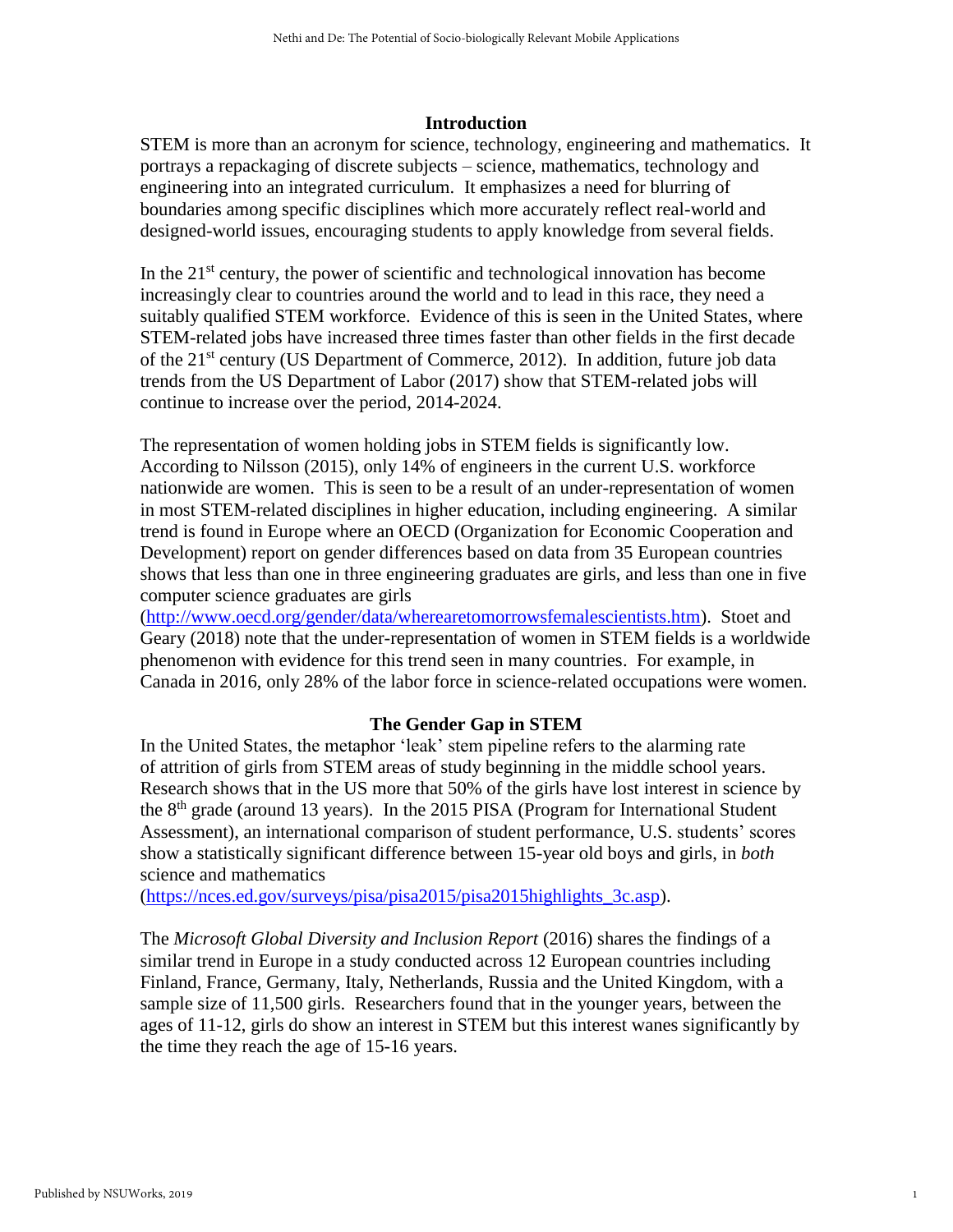The realization that we need to invite girls to STEM-related areas at an early age is not new. Since the 1970s, there has been growing national and international concern about the 'swing from science' since it was found that girls were gravitating towards social science programs rather than science in their later-school years and in higher education. Maccoby and Jacklin (1974) note that girls who were in science, were predominantly in the biological sciences rather than the physical sciences. Although we have long grappled with efforts to attract girls to science, Singer (2017) argues that it is now critical, given the increasing demand for STEM graduates and a 'leaky' STEM pipeline.

#### **Research on STEM and Girls**

Millions of research dollars have been poured into identifying reasons for the gender gap in STEM. Kanny, Sax and Riggers-Piehl (2014) conducted a systematic literature review of empirical research investigating STEM and girls at the college level in the U.S. over a 40-year period (1970-2010). They studied a total of 324 publications and identified five "meta-narrative explanations" for the STEM gender gap. These were "individual background characteristics, structural barriers in K-12 education, psychological factors, values and preferences: family influences and expectations, and perceptions of STEM fields" (p.127). Among the five groups, the maximum increase in terms of volume of research and number of publications over the 40-year period, was in the area of K-12 structural barriers. The majority of studies in this group focused on the factors contributing to high school girls' interest in taking science and mathematics courses and exploring the classroom experiences that may have diminished their interest*.* This finding is significant in that it highlights that stimulating and sustaining girls' interest in STEM while in school is critical for urging them to STEM disciplines at the college level. Another large study by Microsoft in Europe noted "practical experience and hands-on exercises" and "real life applications" as two of the five major factors that drive girls' interest (*Microsoft Global Diversity and Inclusion Report*, 2016) during the ages of 13-17 years. Based on these findings from empirical research, we propose that STEM content which is *societally meaningful* (with a clear narrative), or *personally meaningful* (catering to their own biological changes), would stimulate and sustain the interest of girls in this age group of 13-17 years.

#### **The Integrated STEM Curriculum**

The *integrated* STEM curriculum implemented in K-12 schools emphasizes interdisciplinary learning across the physical sciences, biological sciences, mathematic, computing and engineering. Singer (2017) writes, "The integration of the physical sciences, computer science, biology, engineering, science education and mathematics is viewed as foundational for a deeper understanding of biological systems" (p.1). This is done through the *project-based learning* (PBL) approach which is the main strategy used in teaching an integrated STEM program (Mustafa, Ismail, Tasir & Mohamad Said, 2016). This method encourages an openness to cross-disciplinary ways of thinking which have been shown to have positive impacts on both students' interest and achievement in STEM courses (Wang, Moore, Roehrig & Park, 2011). We believe that the integrated curriculum and the PBL approach in STEM education serve as an ideal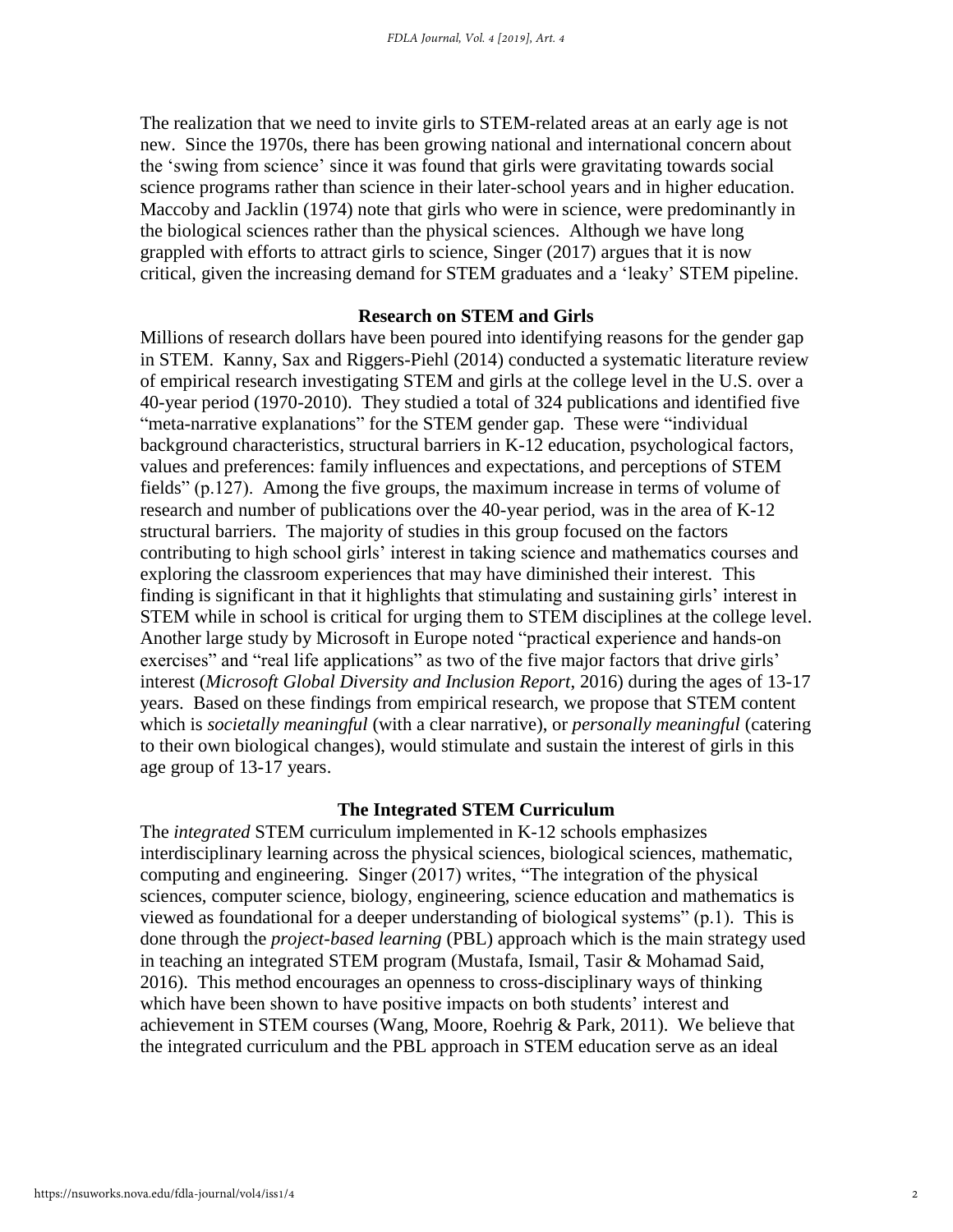platform for utilizing recent trends in mobile technology and applying empirical research findings to attract girls to STEM at the middle and high school levels.

#### **Making STEM Societally Meaningful and Biologically Relevant**

Lina Nilsson (2015) found clear evidence that providing a social context and a narrative to STEM content was particularly successful in drawing women to STEM programs in higher education. Female enrollment in mechanical, chemical and computer engineering soared when the content is made more socially meaningful or aimed at achieving societal good. She found this to be true both at the undergraduate and graduate levels – when the content offers opportunities for students to work on projects such as "developing solutions for low-income communities,…designing solutions for clean drinking water, inventing medical diagnostic equipment for neglected tropical diseases, enabling local manufacturing in poor and remote regions", it appealed to a significantly larger number of women. Thus, she opines that we can attract more women to STEM disciplines in higher education if curricula are reframed to make more explicit the social context of STEM and its central role in the work for societal welfare.

We believe that a similar outcome can be achieved at the middle and high school levels if we provide girls with opportunities in STEM education to engage with societally important issues with a meaningful narrative. A powerful example of engaging girls at this age is Greta Thunberg, a 16-year-old from Sweden, the founder of the Youth Strike for Climate Change movement who has been nominated for the Nobel Peace prize ([https://www.theguardian.com/world/2019/mar/11/greta-thunberg-schoolgirl-climate](https://www.theguardian.com/world/2019/mar/11/greta-thunberg-schoolgirl-climate-change-warrior-some-people-can-let-things-go-i-cant))[change-warrior-some-people-can-let-things-go-i-cant\)](https://www.theguardian.com/world/2019/mar/11/greta-thunberg-schoolgirl-climate-change-warrior-some-people-can-let-things-go-i-cant)). When she was 15, she began a solitary strike standing outside the Swedish parliament, demanding swift action and prompt changes to climate policies. Her commitment to a social issue has been exemplary and serves as an inspiration to thousands of young people around the world who have joined her passionate call for action against climate change. We propose that STEM teaching in the middle and high schools that highlights its *societal* relevance and impact, will help increase and sustain girls' interest in STEM-related fields. Similarly, highlighting the *biological* relevance of STEM to girls' personal lives, such as in understanding their biological processes of menstruation and pregnancy will also assist in drawing girls to STEM disciplines.

#### **Mobile Learning and the Use of Mobile Apps**

Studies show that mobile learning has transformed the traditional classroom to make it more interactive and interesting for the learner (Shen, Wang & Pan, 2008). The teachinglearning process no longer needs to be restricted to the classroom (time and place) but can occur naturally outside of the formal classroom (Huang, Lin & Cheng, 2010). Using the mobile phone which students use in their everyday lives, in teaching and learning enables them to connect directly with other learners on a more personal level (Ward, Finley, Keil & Clay, 2013) and this has been found to be highly motivating for learners (Hsu & Ching, 2013; Hwang & Wu, 2014; Schmitz, Klemke & Specht, 2012).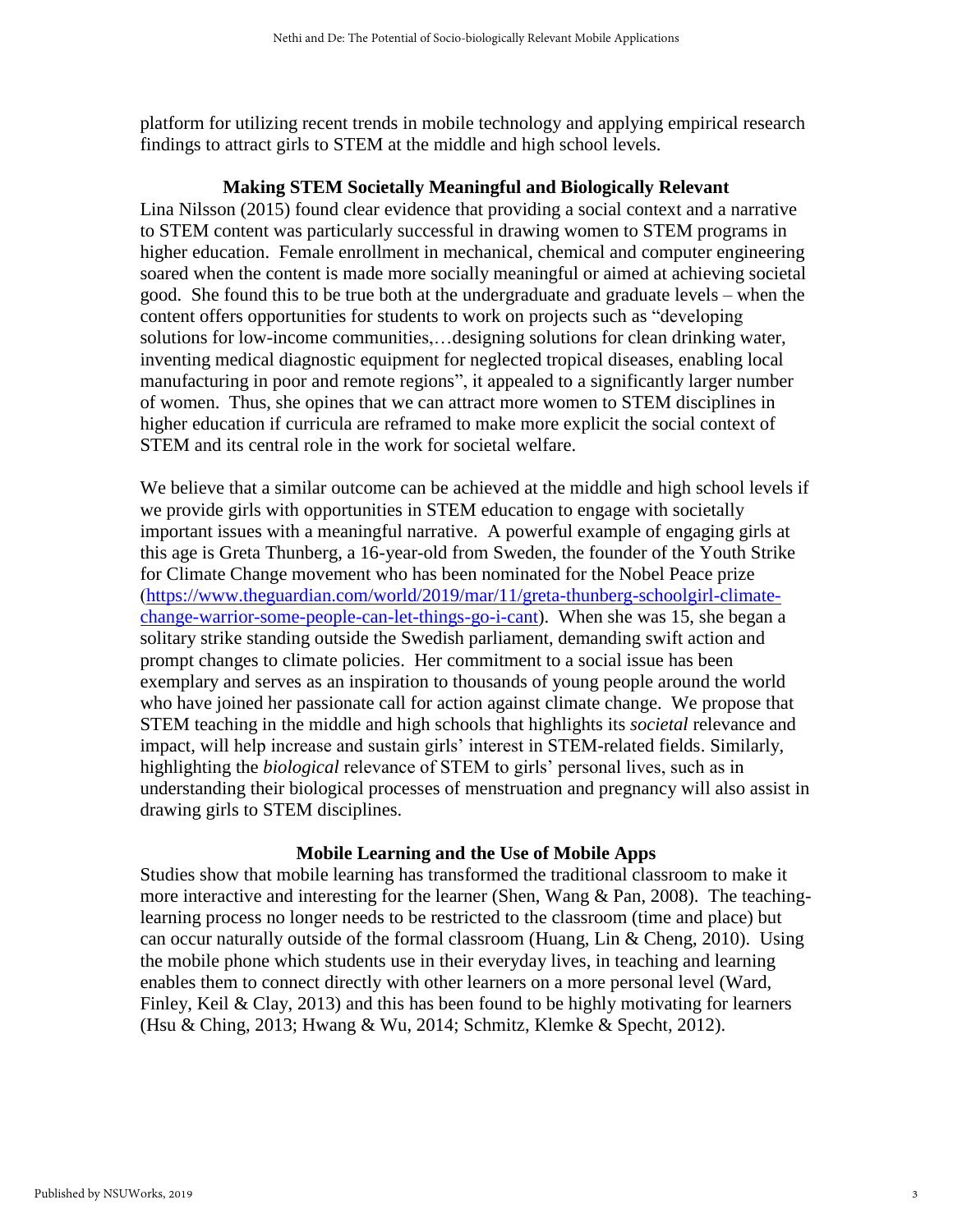#### **Mobile Apps in STEM Teaching**

The smartphone was introduced in 2007 and has become commonplace very quickly. Statistics from 2015 indicate that three out of four teenagers between 13 and 17 years of age in the U.S. had smartphones ([https://www.statista.com/statistics/476050/usage-of](https://www.statista.com/statistics/476050/usage-of-smartphone-teens-age-gender/))[smartphone-teens-age-gender/](https://www.statista.com/statistics/476050/usage-of-smartphone-teens-age-gender/))) and this trend has continued to increase. We believe that the ubiquitous smartphone and the advances in mobile apps have the potential to make teaching and learning STEM an engaged, natural and personal experience. STEM content can be taught using appropriate mobile apps that show the centrality of STEM in dealing with practical issues. These mobile apps can facilitate STEM leaning within a social or biological context and give girls the critical hands-on experience needed to stimulate and nurture their interest.

#### **Socially Relevant Mobile Apps**

In this age of global connectivity, we are almost constantly bombarded with a wide range of information on social problems of global importance. Some of these are directly related to topics in STEM, such as climate change and the resulting ecological imbalance because of marked shifts in environmental concentrations of carbon dioxide, carbon monoxide, ozone, water vapor, surface air temperature and sea-level. Among the natural factors responsible for climate change are continental drifts, volcanoes, ocean currents and the atmosphere's chemical composition, whereas extra-terrestrial factors that cause climate change include solar output, solar storms, earth-sun geometry and interstellar dust. In addition, the man-made contributors of climate change are greenhouse emissions and global warming. The current alarming rate of global warming is attributed to effects of the carbon cycle, carbon sources, carbon emissions and deforestation. Warming of the world is evident from increase in its humidity, temperature over oceans, sea surface temperature, sea level, temperature over land, ocean heat content and air temperature near the earth's surface (troposphere) along with a decrease in glaciers, snow cover and sea ice. Recent years like 2016 have seen billion-dollar climate disasters in the U.S. (Smith, 2017). Due to the complex ramifications of climate change, in the U.S. it is considered a serious threat to national security (Engelke and Chiu, 2016).

#### **Mobile App** *Earth Now*

"Earth Now" is a free, global climate change mobile app developed by the National Aeronautics and Space Administration (NASA) that enables monitoring various environmental parameters via a real-time, three dimensional display of data obtained from multiple satellites (<https://climate.nasa.gov/earth-apps/>). This indicates global climate change in terms of variations in atmospheric carbon dioxide, carbon monoxide, ozone, water vapor, surface air temperature and sea-level. The app demonstrates colorcoded vital signs of the earth on a vivid interface with detailed information regarding the earth conditions, as well as the satellites involved in their detection (Figure 1).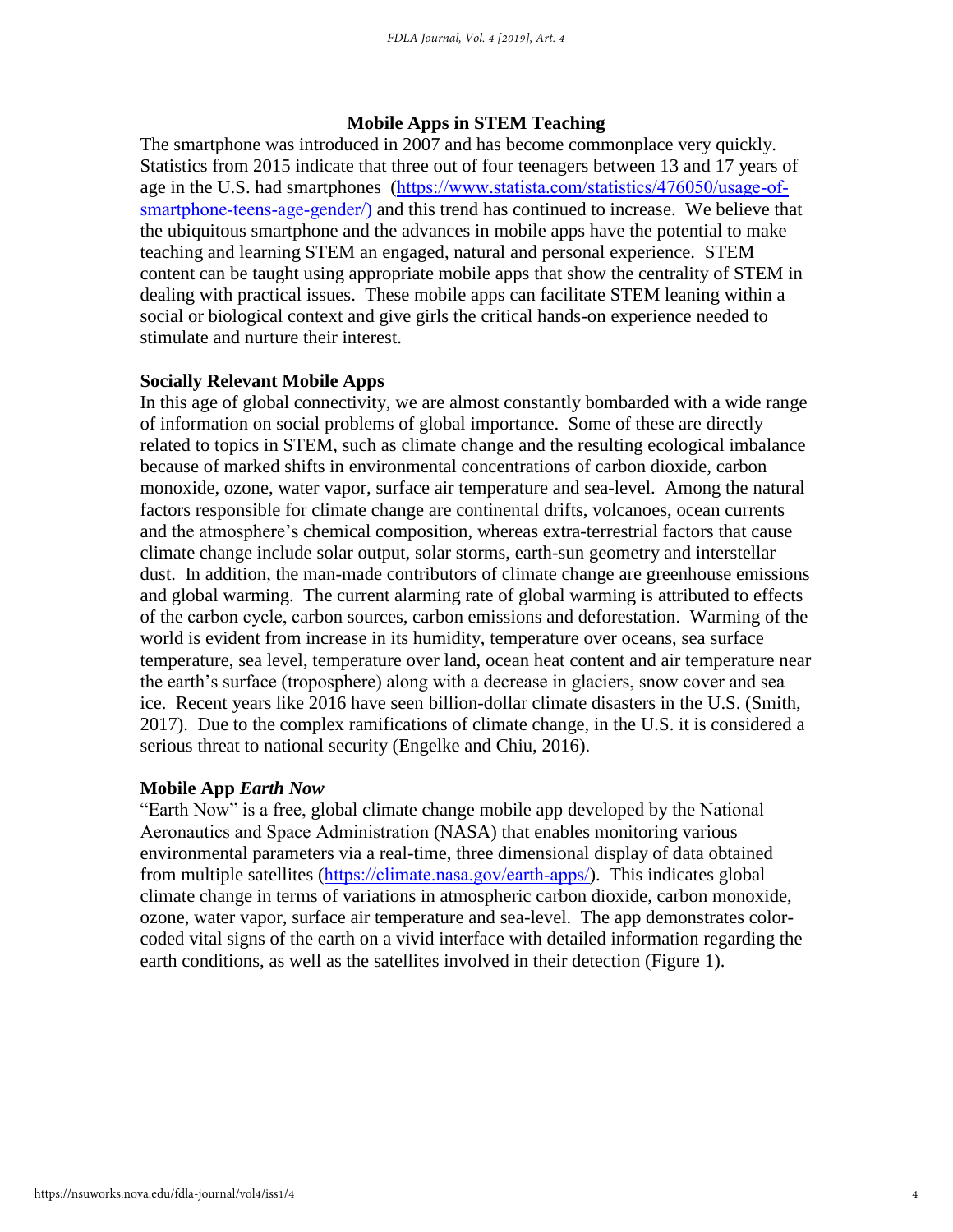

**Figure 1.** Navigation menu of *Earth Now*, a mobile app by NASA to detect global satellite data of various earth-conditions in real time. Razvanchy H., 2016 [\(https://www.yaleclimateconnections.org/2012/11/ten-great-climate-apps/](https://www.yaleclimateconnections.org/2012/11/ten-great-climate-apps/))).

#### **Mobile App** *Offset*

*Offset* is another free mobile app designed by NASA

(<https://climatekids.nasa.gov/offset/>) incorporating gamified activities. It is also available in a web version. Urquijo (2016) who reviewed this mobile app, explains that although originally designed for children, he finds that it effectively engages older players. Through an easy-to-use, fun interface (Figure 2), this mobile app teaches about the various causative agents of climate change such as greenhouse gases and fossil fuels as well as key approaches to counter these changes. It engages the player to design innovative ways to slow down climate change and global warming caused by the carbon cycle or carbon emissions by undertaking an array of varied methods including reforestation and alternative energy sources to counter the carbon sources.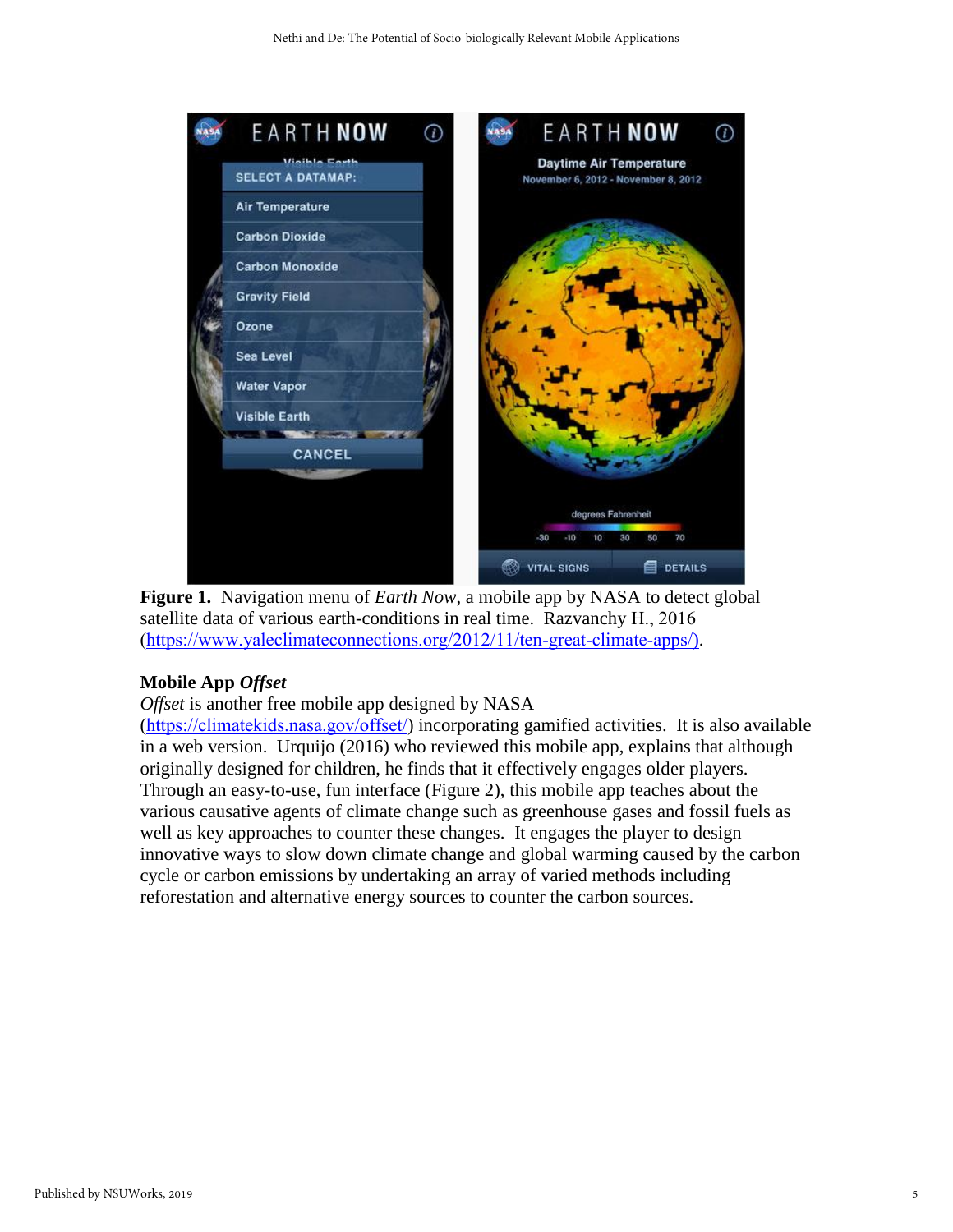

**Figure 2.** Interface of the *Offset* mobile app – one of NASA's latest educational games to control climate change and global warming (<https://www.greenappsandweb.com/en/ios-en/emit-co2-game/>).

Mobile apps like *Earth Now* and *Offset*, if incorporated into teaching relevant topics in the STEM curriculum, would offer middle and high school girls an opportunity for personal, 'hands-on' experience with socially relevant, current issues like climate change and global warming. Spreading awareness through such exposure will hopefully lead them to develop or retain an interest in pursuing STEM fields.

#### **Biologically Relevant Mobile Apps**

With the onset of puberty, middle-to-high school aged girls start undergoing multifarious anatomical and physiological changes. Many of them face problems with the reproductive cycle such as amenorrhea (abnormal absence of menstruation in an unpregnant condition), dysmenorrhea (painful menstruation/ menstrual cramps), irregular periods, pelvic inflammatory disease, ovarian cysts etc. which can potentially lead to infertility. On the other hand, unprotected sex or lack of contraceptives can result in sexually transmitted diseases and/or teenage pregnancy. Adolescent pregnancy can interrupt education and impose major socio-economic challenges on the girls, in addition to biological consequences such as, maternal mortality or health risks, premature birth and stillbirth. In the U.S., the rate of teen pregnancy is notably greater than in other western industrialized countries (Sedgh, Finer, Bankole, Eilers & Singh, 2015).

#### **Mobile App** *Natural Cycles*

*Natural Cycles* is a "digital birth control" mobile app that indicates if a girl is fertile on a particular day, based on her body temperature in the morning and permits her to track her daily fertility status as shown in Figure 3 (McGoogan, 2017). For a woman with a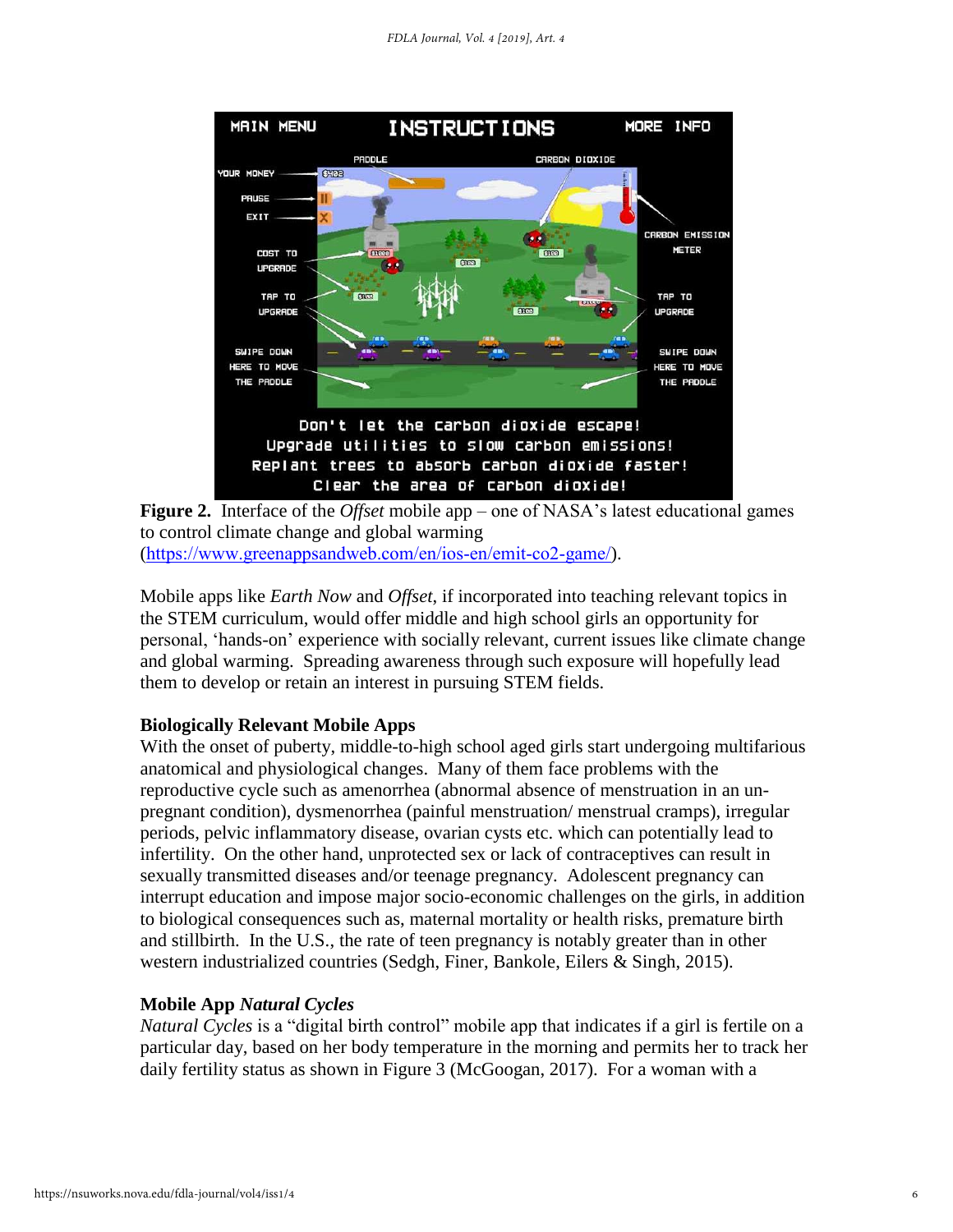regular 28-day reproductive cycle, it can warn against intercourse on days when she is fertile and indicate other days when she can enjoy safe, unprotected sex without the possibility of getting pregnant. This is a hormone-free approach to contraception, needs no pill or device, and can be used to plan pregnancy. The app can help a girl understand the science of the menstrual cycle, reproduction and birth control. Girls can thus see the applicability of STEM in their own lives, being able to decide when they should use protection or abstain from sex and how to prevent unwanted pregnancies.



**Figure 3.** The *Natural Cycles* mobile app interface (top; <https://www.naturalcycles.com/>) showing how a woman can plan pregnancy by indicating the days of fertile versus non-fertile status based on her body temperature.It can also teach her the phases of menstrual cycle (bottom; <http://blog.naturalcycles.com/tag/menstrual/>).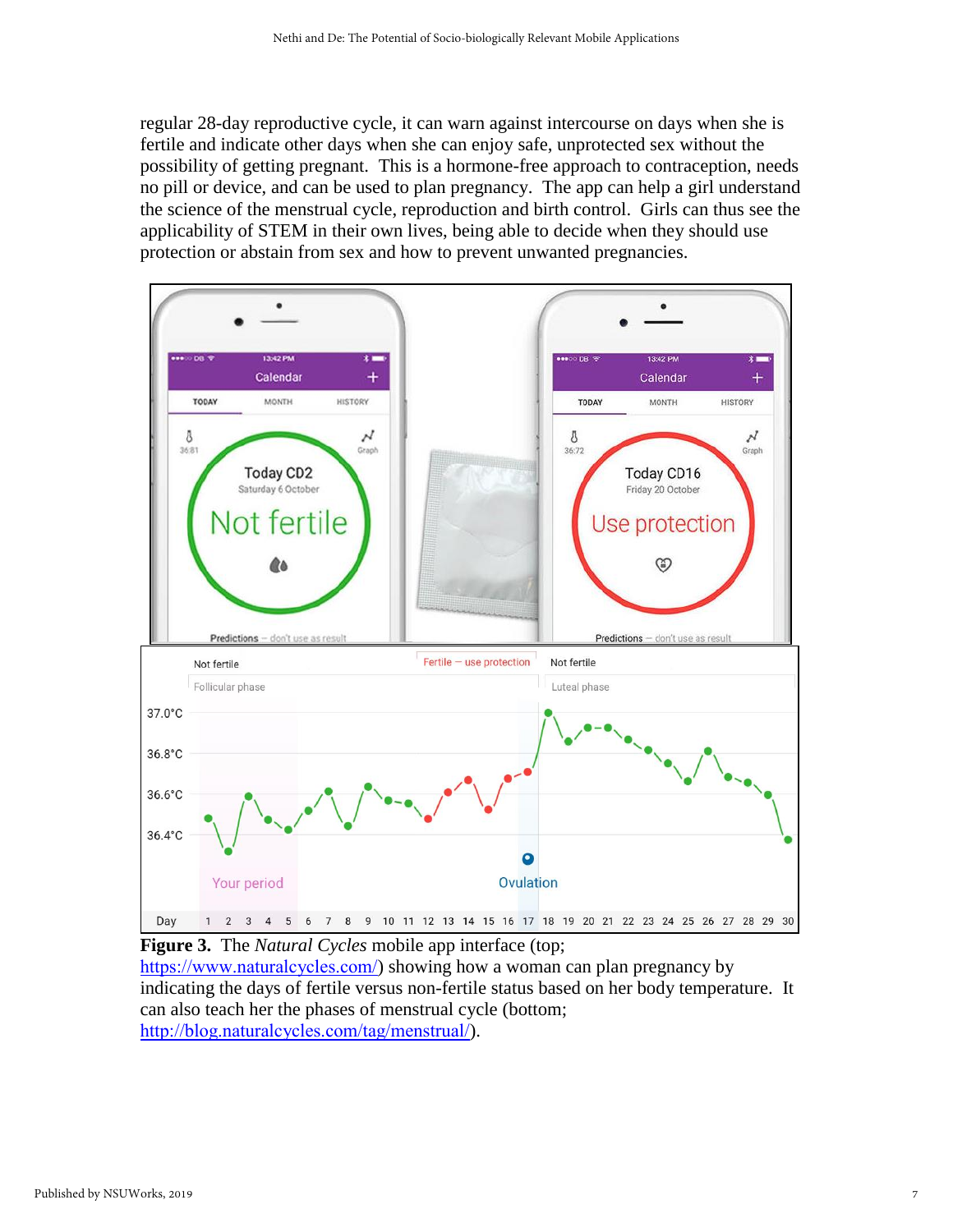#### **Mobile App** *Girl Talk*

*Girl Talk* is a free mobile app that creates awareness among teenage girls about their reproductive anatomy, physiology, physical relationships and methods of protection from sexually transmitted infections or diseases. It provides comprehensive sexual health education to adolescent girls aged 12 to 17 years (Brayboy et al., 2017; <https://www.boston-technology.com/case-study-girltalk/>). It is easy to navigate and learn about sexual functions regulated by organs in the head (brain), breast (mammary glands) and abdomen (reproductive organs like ovary, uterus, vagina etc.) as shown on its simple interface (Figure 4).





Mobile apps like *Natural Cycles* and *Girl Talk* can be incorporated into pertinent topics in the STEM curriculum to offer middle and high school girls the opportunity to see the meaningfulness of STEM in their own lives and how it can play a vital role in enabling women to make informed personal choices.

#### **Significance and Future Directions**

In this paper we proposed a research-based strategy to attract girls to STEM at an age when their interest appears to be waning, which is in their middle-to-high school years. We illustrate how the smartphone and four interactive, user-friendly, free or low-cost mobile applications, among others, can be harnessed into the formal teaching of relevant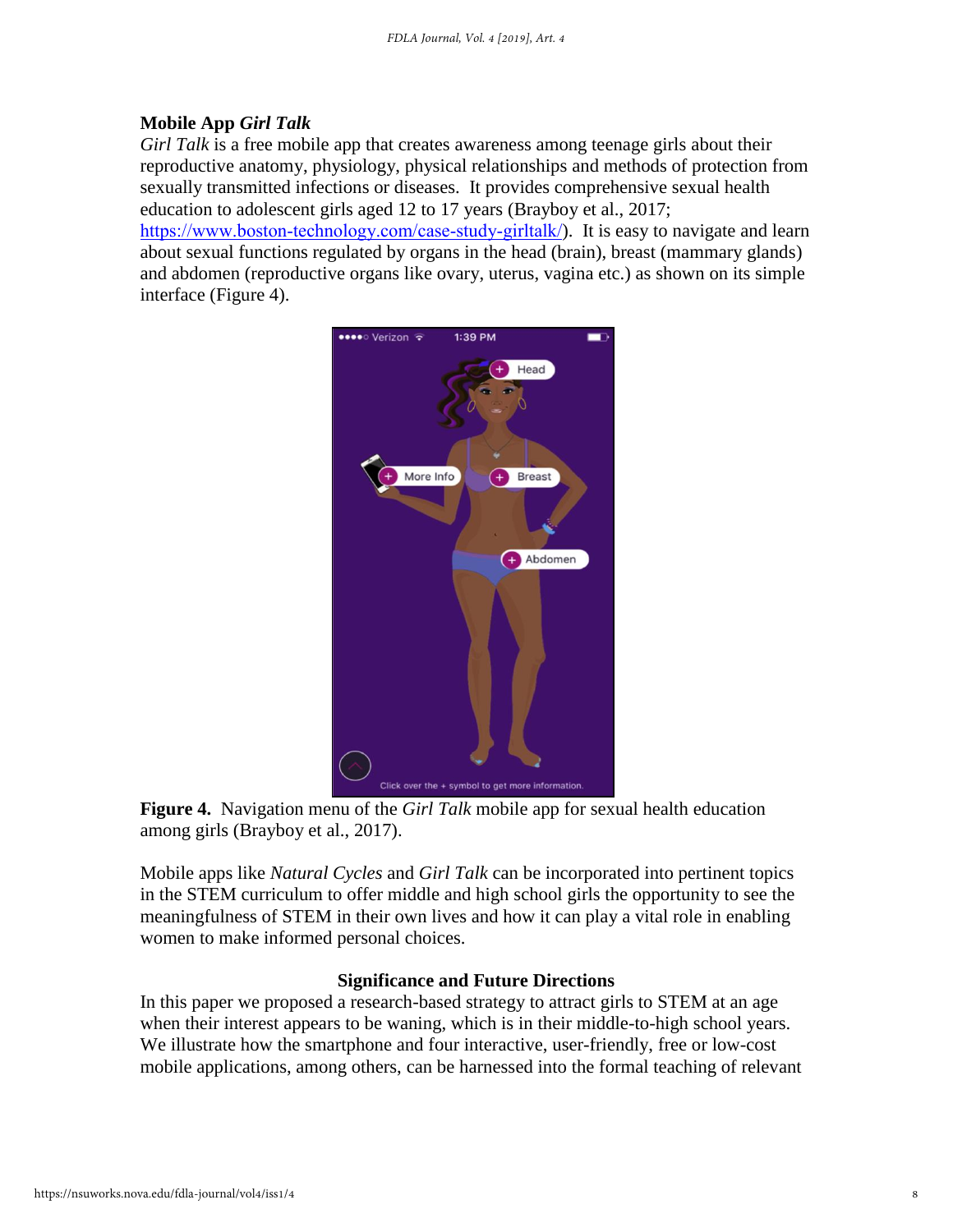topics of the STEM curriculum, providing a meaningful, hands-on experience for girls to engage with real-world societal problems or address their personal biological concerns. The dynamic accessibility and wide-range affordability of such mobile apps can also be leveraged to democratize out-of-school STEM activities for girls from even socioeconomically challenged backgrounds. We believe such an opportunity for engagement during these formative years will develop, sustain, and enhance girls' interest in STEM education or careers. This would be instrumental in reducing the 'leakiness' of the STEM pipeline to college, while empowering young women to take informed decisions and be responsible global citizens. Further research at both middle and high school levels would enable collection of empirical evidence for the effectiveness of this strategy in attracting girls to STEM.

#### **Competing Interests**

The authors have no competing interests.

#### **Authors' Contributions**

Both the authors contributed equally to the paper, reviewing and combining all data to draft the manuscript. Both the authors prepared, read and approved the final manuscript.

#### **References**

- Brayboy, L.M., Sepolen, A,. Mezoian, T., Schultz, L., Landgren-Mills, B.S., Spencer, N., Wheeler, C. & Clark, M.A. (2017). Girl Talk: A Smartphone Application to Teach Sexual Health Education to Adolescent Girls. *Journal of Pediatric and Adolescent Gynecology.* <https://doi.org/10.1016/j.jpag.2016.06.011>
- Engelke, P. & Chiu, D. (2016). *Climate Change and US National Security: Past, Present, Future.* ISBN: 978-1-61977-940-2.
- Hsu, Y. C. & Ching. Y. H. (2013). Mobile computer supported collaborative learning: a review of experimental research. *British Journal of Educational Technology, 44*(5), E111-E114. <http://dx.doi.org/10.1111/bjet.12002>
- Huang. Y. M., Lin.Y. T. & Cheng, S. C. (2010). Effectiveness of a mobile learning system in a science curriculum in Taiwanese elementary education. *Computers and Education, 54*(1), 47-58. <http://dx.doi.org/10.1016/j.compedu.2009.07.006>
- Hwang, G. J. & Wu. P. H. (2014). Applications, impacts and trends of mobile technology enhanced learning: a review of 2008-2012 publications in selected SCCI journals. *International Journal of Mobile Learning and Organization, 8*(2), 83-95. <http://dx.doi.org/10.1504/IJMLO.2014.062346>
- Kanny, M. A., Sax, L. J. & Riggers-Piehl T. A. (2014). Investigating forty years of STEM research: How explanations for the gender gap have evolved over time. *Journal of Women and Minorities in Science and Engineering, 20*(2), 127-148. <https://doi.org/10.1615/JWomenMinorScienEng.2014007246>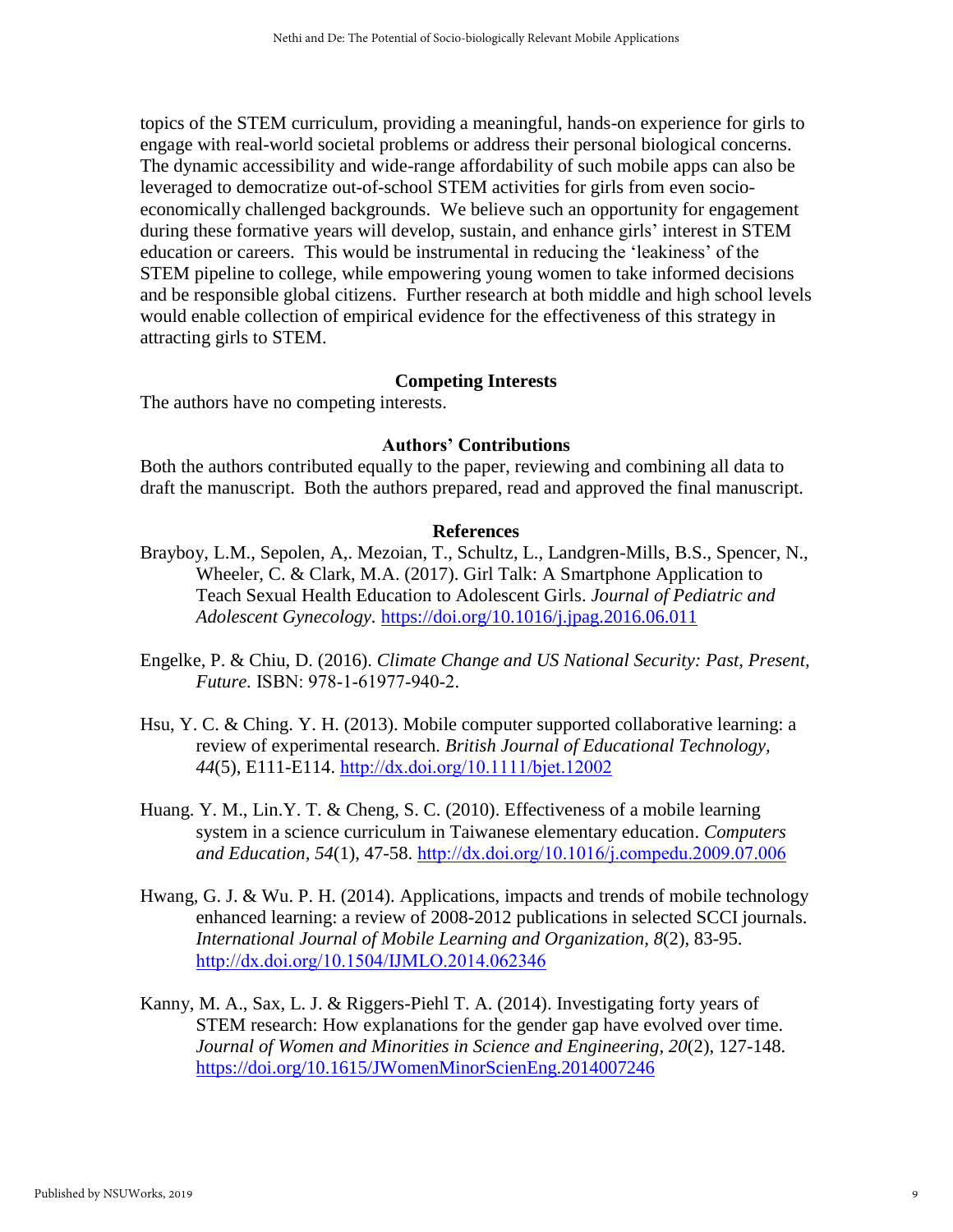- Maccoby, E. E. & Jacklin, C. N. (1974). *The Psychology of Sex Differences*. Palo Alto, CA: Stanford University Press.
- McGoogan, C. (2017). Mobile app that replaces the pill approved as contraceptive can you trust it? *The Telegraph*.

 [https://www.telegraph.co.uk/technology/2017/02/09/mobile-app-replaces-pill](https://www.telegraph.co.uk/technology/2017/02/09/mobile-app-replaces-pill-approved-contraceptive/)[approved-contraceptive/](https://www.telegraph.co.uk/technology/2017/02/09/mobile-app-replaces-pill-approved-contraceptive/)

- *Microsoft Global Diversity & Inclusion Report* (2016). [https://onedrive.live.com/view.aspx?cid=089f9bc9ce672ff4&id=documents&resi](https://onedrive.live.com/view.aspx?cid=089f9bc9ce672ff4&id=documents&resid=89F9BC9CE672FF4!108&app=WordPdf&authkey=ANK-QohgdrHsqJg&) [d=89F9BC9CE672FF4!108&app=WordPdf&authkey=ANK-QohgdrHsqJg&](https://onedrive.live.com/view.aspx?cid=089f9bc9ce672ff4&id=documents&resid=89F9BC9CE672FF4!108&app=WordPdf&authkey=ANK-QohgdrHsqJg&)
- Mustafa, N., Ismail, Z., Tasir, Z. & Mohamad Said, M. N. H. (2015). A meta-analysis on effective strategies for integrated STEM education. *Advanced Science Letters,* Vol 12, 4225-4229. <https://doi.org/10.1166/asl.2016.8111>
- Nilsson, L. (2015). How to Attract Female Engineers. *The New York Times.* [https://www.nytimes.com/2015/04/27/opinion/how-to-attract-female](https://www.nytimes.com/2015/04/27/opinion/how-to-attract-female-engineers.html)[engineers.html](https://www.nytimes.com/2015/04/27/opinion/how-to-attract-female-engineers.html)
- Schmitz, B., Klemke, R., & Specht, M. (2012). Effects of mobile learning patterns on learning outcomes: a literature review. *International Journal of Technology Enhanced Learning, 4*(5), 345-358. <http://dx.doi.org/10.1504/IJTEL.2012.051817>
- Sedgh, G., Finer L.B., Bankole, A., Eilers, M.A. & Singh, S. (2015). Adolescent pregnancy birth, and abortion rates across countries: levels and recent trends. *J Adolesc Health*. *56*(2), 223-30. <https://doi.org/10.1016/j.jadohealth.2014.09.007>
- Shen, R., Wang, M. & Pan, X. (2008). Increasing interactivity in blended classrooms through a cutting-edge mobile learning system. *British Journal of Educational Technology*, *39*(6), 1073-1086. <http://dx.doi.org/10.1116/j.chb.2011.11.019>

Singer, S. R. (2017). STEM education: Time for integration. *Association of American Colleges & Universities.* [https://www.aacu.org/publications](https://www.aacu.org/publications-research/periodicals/stem-education-time-integration)[research/periodicals/stem-education-time-integration](https://www.aacu.org/publications-research/periodicals/stem-education-time-integration)

Smith, A.B. (2017). 2016: A historic year for billion-dollar weather and climate disasters in U.S. [https://www.climate.gov/news-features/blogs/beyond-data/2016-historic](https://www.climate.gov/news-features/blogs/beyond-data/2016-historic-year-billion-%20dollar-weather-and-climate-disasters-us?mod=article_inline)year-billion- [dollar-weather-and-climate-disasters-us?mod=article\\_inline](https://www.climate.gov/news-features/blogs/beyond-data/2016-historic-year-billion-%20dollar-weather-and-climate-disasters-us?mod=article_inline)

Stoet, G. & Geary, D. C. (2018). The gender-equality paradox in science, technology, engineering, and mathematics education. *Psychological Science, 29*(4), 581-593. <https://doi.org/10.1177/0956797617741719>

United States, Department of Commerce. (2012). The Competitiveness and Innovation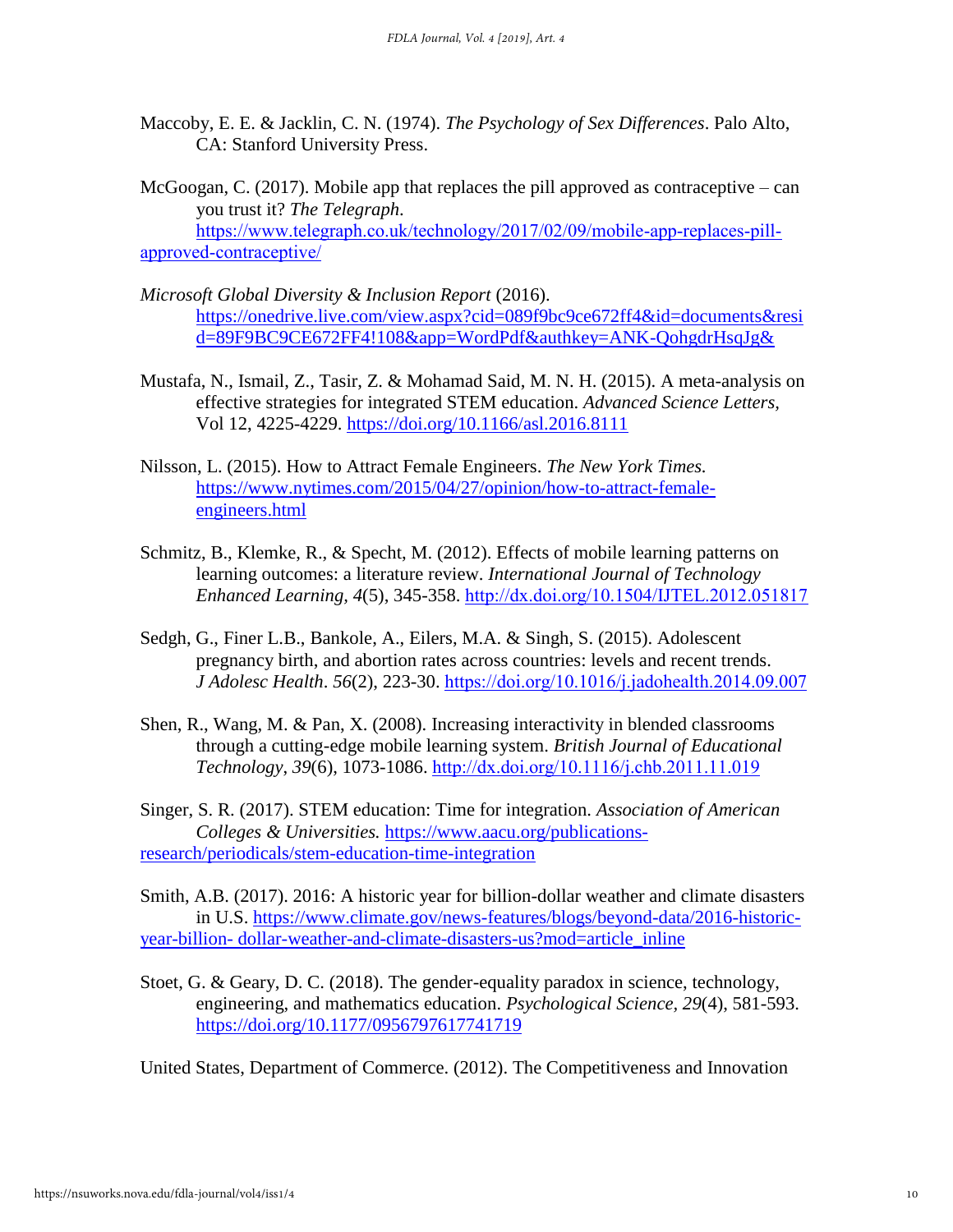Capacity of the United States. Washington, DC: United States Department of Commerce.

- United States Department of Labor, (2017). STEM occupations: Past, present, and future. [Webpage]. Retrieved from [https://www.bls.gov/spotlight/2017/science](https://www.bls.gov/spotlight/2017/science-technology-engineering-and-mathematics-stem-occupations-past-present-and-future/home.htm)[technology-engineering-and-mathematics-stem-occupations-past-present-and](https://www.bls.gov/spotlight/2017/science-technology-engineering-and-mathematics-stem-occupations-past-present-and-future/home.htm)[future/home.htm](https://www.bls.gov/spotlight/2017/science-technology-engineering-and-mathematics-stem-occupations-past-present-and-future/home.htm)
- Urquijo J. (2016). OFFSET, demonstrating that you are able to control  $CO<sub>2</sub>$  emissions. Greenapps&web. <https://www.greenappsandweb.com/en/ios-en/emit-co2-game/>
- Wang, H., Moore, T., Roehrig, G. & Park, M. (2011). STEM integration: Teacher perceptions and practice. *Journal of Pre-college Engineering Educational Research, 1*(12), 1-13.
- Ward, N.D., Finley, R. J., Keil, R. G. & Clay, T. G. (2013). Benefits and limitations of iPads in the high school science classroom and a trophic cascade lesson plan. *Journal of Geoscience Education, 61*(4), 378-384.
- Zydney, J.M. & Zachary, W. (2016). Mobile apps for science learning: Review of research. *Computers and Education*. <http://dx.doi.org/10.1016/j.compedu.2015.11.001>

#### **Other Internet Resources**

- Boston Technology Corporation. Brown University, Female Adolescent Health App: A Smartphone Application to Teach Sexual Health Education to Adolescent Girls. <https://www.boston-technology.com/case-study-girltalk/>
- Greenapps&web (2016). OFFSET, demonstrating that you are able to control CO2 emissions.<https://www.greenappsandweb.com/en/ios-en/emit-co2-game/>
- National Center for Education Statistics: Program for International Student Assessment (PISA) (2015). Difference in average scores of 15-year-old female and male students on the PISA science literacy scale, by education system: 2015. [https://nces.ed.gov/surveys/pisa/pisa2015/pisa2015highlights\\_3c.asp](https://nces.ed.gov/surveys/pisa/pisa2015/pisa2015highlights_3c.asp)
- Natural Cycles (2018). What is Digital Birth Control? Retrieved from <https://youtu.be/U1Gsi50TLCY>

National Climate Assessment (2013). Ten Indicators of a Warming World. [https://nca2014.globalchange.gov/report/appendices/faqs/graphics/ten-indicators](https://nca2014.globalchange.gov/report/appendices/faqs/graphics/ten-indicators-warming-world)[warming-world](https://nca2014.globalchange.gov/report/appendices/faqs/graphics/ten-indicators-warming-world)

Natural Cycles blog (2017). What happens during your menstrual cycle? <http://blog.naturalcycles.com/tag/menstrual/>